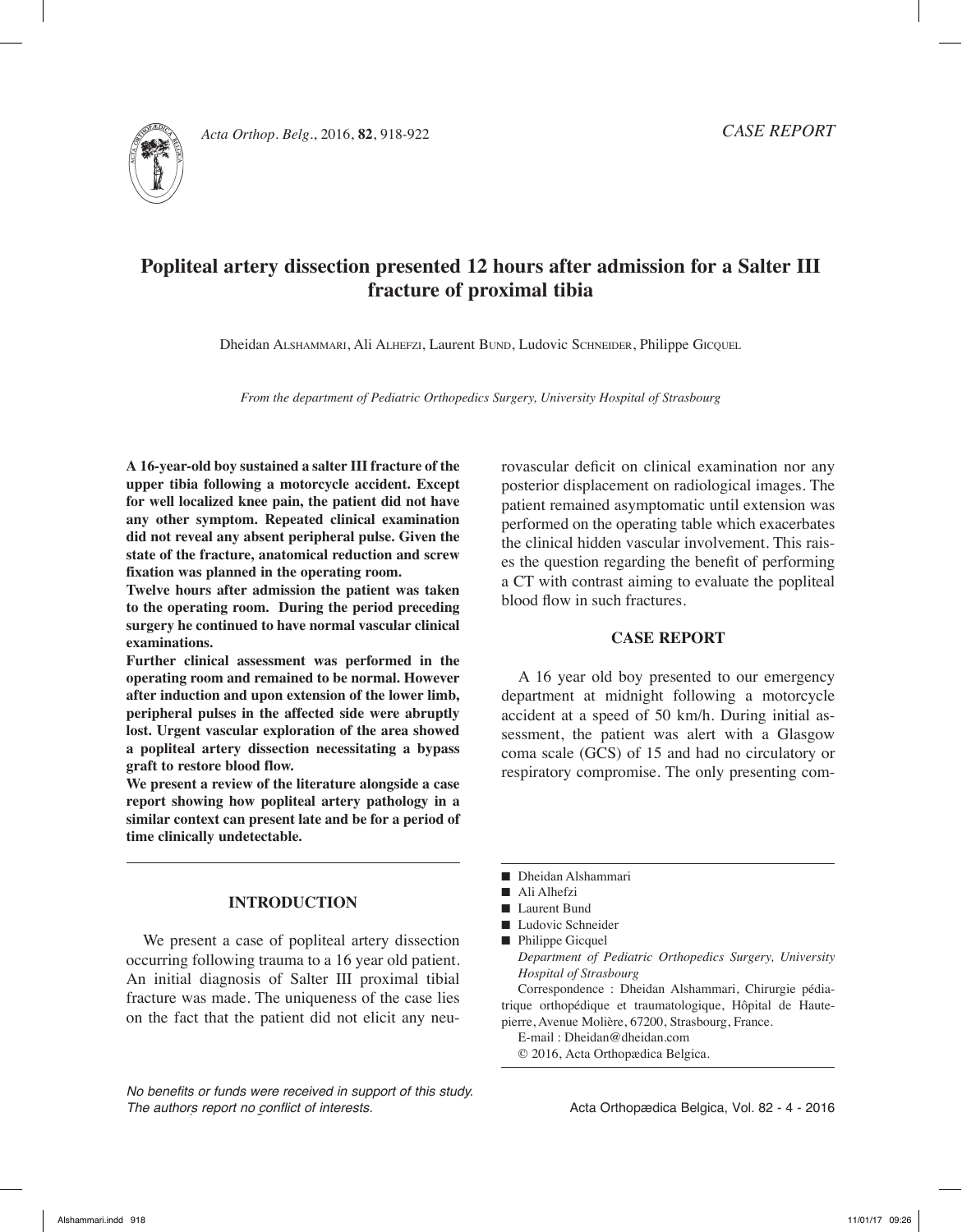plaint was an intense knee pain. Clinical examination revealed a number of skin abrasions over the right wrist and arm. In addition to this, he had an oedematous right knee which was very tender to touch. Apart from the pain, he was able to move all of his toes and all distal pulses were present. A radiograph was performed which revealed a Salter III fracture of the proximal tibial epiphysis. The patient was admitted and underwent an urgent computed tomography (CT) scan without contrast for further assessment of the tibial plateau. CT scan reported the fracture to be a Salter III, which further confirmed the diagnosis. No further pathology was mentioned in the CT report. Patient was kept fasting and an intervention was planned (pin or screw fixation) the next morning.

Twelve hours later, the patient was taken to the operating room. He was put in decubitus dorsal position with his knee flexed to 90 degrees. Re-assessment of distal pulses and neurological function was performed and found to be normal. After intubating the patient, we extended the patient's knee under radiographic control in order to reduce the fracture. Shortly after extending the patient's knee, his leg and feet turned white and felt very cold. Distal pulses were lost. Doppler echography was used and failed to detect any pulses distally nor over the popliteal region. The only detectable pulse was the one of the femoral artery. The vascular team was urgently summoned and the popliteal region was explored via a medial approach. Exploration revealed a huge retro-articular hematoma associated with a small laceration of the popliteal vein alongside a huge dissection of the popliteal artery facing the knee articulation. The vein was sutured with 6/0 Prolene and the dissecting area of the popliteal artery was bypassed with a vein graft taken from the contralateral limb (Great Saphenous vein).

The distal pulses recovered instantly after the bypass, and patency of flow was confirmed via arteriography. The knee was kept on flexion, and no further orthopaedic treatment was pursued as the fracture was deemed acceptable and given the fragility of the area, no further intervention was warranted.

Heparinzation was commenced for 24 hours and the patient was started on 75 mg of Aspirin. In the

post-operative period, the patient was kept on a Zimmer splint with flexion of 90 degree. Repeated clinical examination did not reveal any neurovascular deficits. He was mobilized with non-weight bearing on the affected side.

Nine days after surgery he was discharged home without any complication.



*Fig. 1. —* 3D CT- SCAN Reconstruction of the knee.

#### **Literature Review and discussion**

Proximal tibial epiphysis injuries are considered a rare entity *(13)*. One study reported that the incidence rate of such fractures to be between 0.6% to 2.1% of all physeal injuries *(7)*. This low incidence is the result of the anatomical stability of the proximal tibial epiphysis and the fact that it is not attached to the lateral and medial collateral ligaments *(7,13).* Not having the medial and collateral ligaments attachments, diverts both the varus and valgus stress directly to the metaphysis, hence, further protecting the tibial epiphysis *(14).* Furthermore, other factors that protect the tibial physis from being fractured are *(5)*:

– Irregular nature of epiphyseal attachment to the tibial shaft.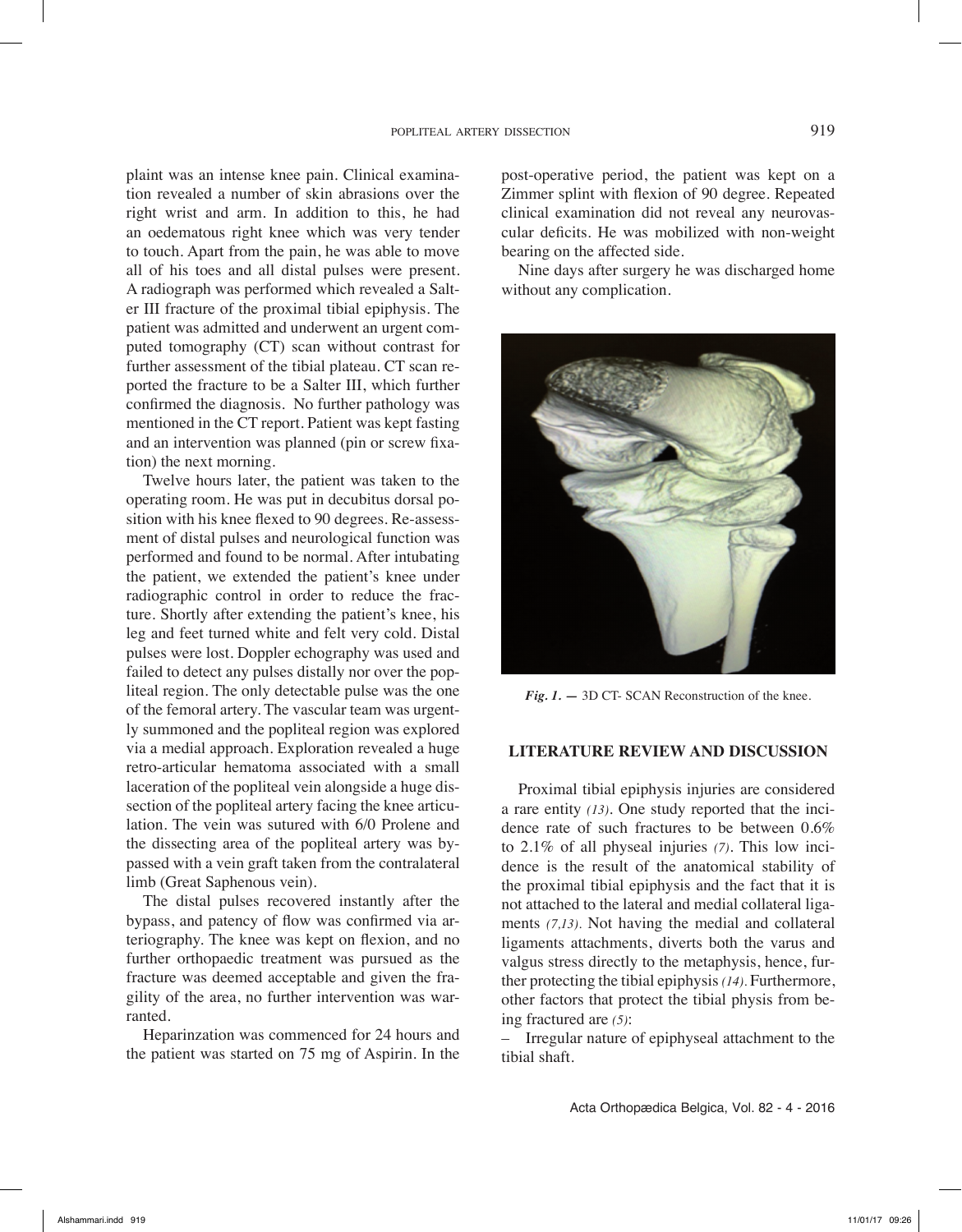– Patellar tendon inserts into a different center of ossification.

– The extension of the semi-membranous tendon insertion into the neighboring metaphysis.

Generally, two types of epiphysis exist, traction and pressure epiphysis *(14).* The proximal tibia involves both these types as it is located at the end of a long bone (pressure) and attaches anteriorly to the patellar tendon (traction) *(14)*. The majority of fractures involving the tibial epiphysis are avulsion fractures of the tibial tubercle secondary to the traction through the quadriceps muscle *(14)*. The other proposed mechanism, which corresponds with our case, involves pressure epiphysis. It involves direct impact to the proximal tibia with the knee being in either extension or hyperextension with or without the presence of valgus or varus strain *(3).*  Given the above information, it is worth noting that amongst the growing skeleton, the physeal region is the weakest biomechanical portion *(8).*

Physeal injuries can occur anytime during childhood and adolescence, however, they are more frequent at times of rapid growth especially in the

first years and during the prepubertal phase *(8).* The peak incidence of such fractures is between 12-14 years of age, being more frequent in males *(13).* Usual causes behind such injures are road traffic accidents and sport related injuries including bicycle traumas *(3,13)*. Usually patients will present lacking the ability to lift their legs because of pain secondary to hamstring spasm with potential hemarthrosis and soft tissue swelling and tenderness *(13)*. Initial radiographs can bring about a challenge in interpretation when epiphyseal injuries are suspected which may further necessitate stress views and x-rays of the unaffected limb *(13).* During this period, careful attention should be taken to avoid extending the knee as popliteal artery injury can be present and potentially aggravated *(13).*

Such fractures require anatomical reduction which can be achieved by closed reduction with cast immobilization or K wiring or open reduction with screw fixation *(13).* A number of potential consequences can exist which include ligament injuries, as well as, vascular complications including compartment syndrome, knee instability and growth dis-



*Fig. 2.* — Left frontal view & right sagittal view of the knee show salter III fracture of proximal tibia.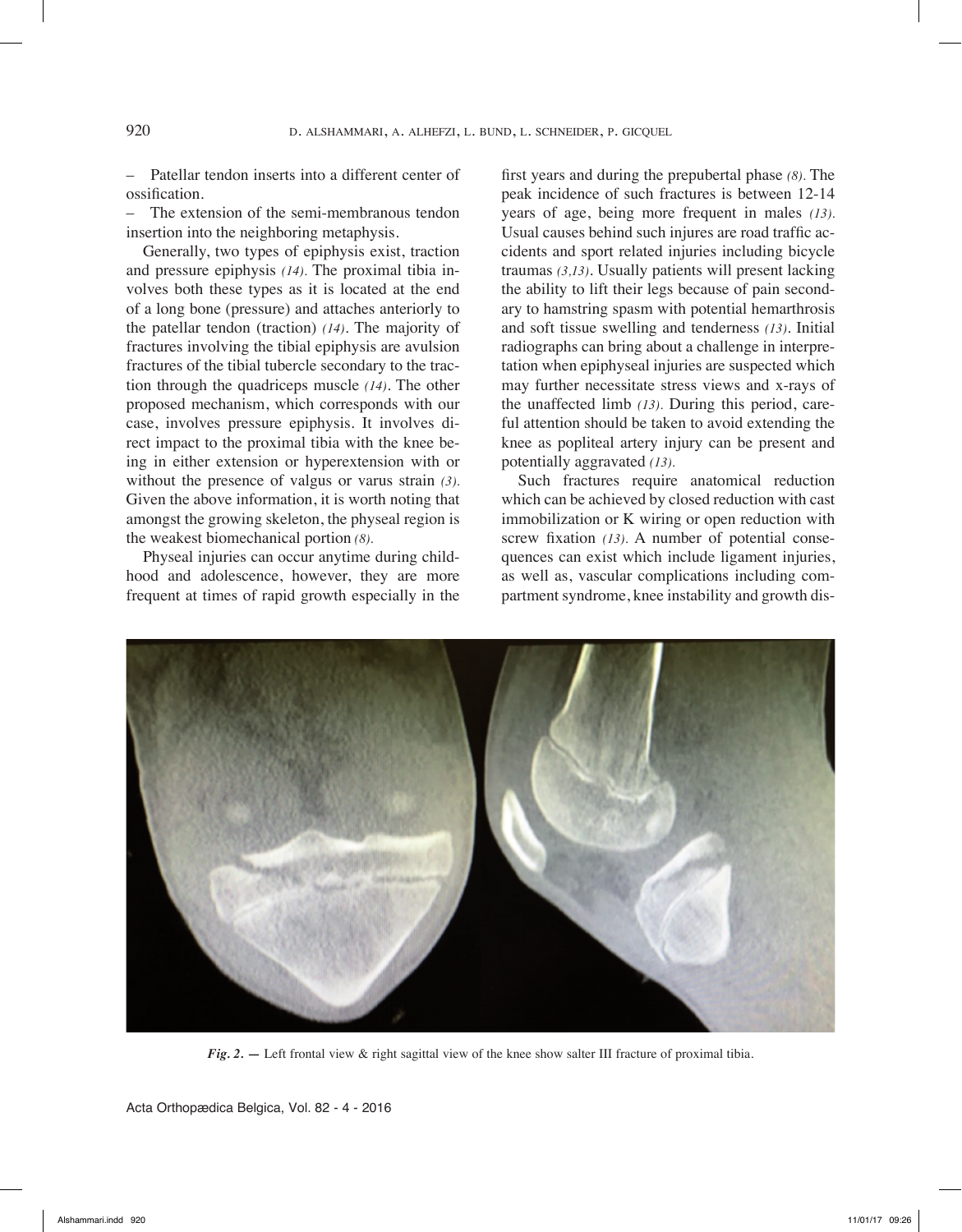turbances *(13)*. A study reported that more than 25% will present with growth disturbances defined as more than 25 mm or more than 5 degree angulation *(4).* The same study reports that the Harris classification does not reflect the prognostics well enough, as there were more post traumatic deformations amongst Salter I and II than III and IV *(4).*

Amongst the risks associated with proximal tibial fractures, neurovascular complications are of highest significance. The popliteal artery lies very close in its distal portion to the posterior aspect of the upper tibial, where a firm connective tissue septa also holds the vessel tightly to the knee capsule, hence further augmenting the vulnerability in case of injury. Given the anatomy, great attention is warranted concerning the popliteal artery in the context of proximal tibial fractures *(13)*. In a series involving 39 patients with fractures of proximal tibial epiphysis, two patients had disruption of the popliteal artery both of them having posterior displacement of the tibial shaft *(12)*. It is important to note that popliteal artery injury can still occur without radiographic evidence of posterior displacement *(11).* In such fractures, an epiphyseal fragment can act as a loose body while displacing posteriorly, potentially causing major vascular trauma, but after the forces of the trauma dissipate, it can return to a relatively normal position *(11).* Within pediatrics trauma, vascular trauma is noted to occur only in 0.6% *(2).* Amongst all peripheral vascular injuries, popliteal artery injury holds the highest amputation rates secondary to an insufficient collateral circulation *(1,6).* Given the gravity of such complication, another challenge faces doctors as the signs of vascular injury are not always evident at initial presentation *(1).* A study reported that 10% of patients with popliteal artery injury did have palpable pulses distal to the knee, therefore physical examination alone is not sufficient for accurately determining arterial trauma *(9,10).* Because of the possible ambiguous presentation of such fracture with regards to vascular compromise, evidence suggests that vessels should be evaluated rapidly – if needed – via Doppler, MRI, angiography or CT angiography, although CT angiography has excellent sensitivity and specificity with fewer complications when compared to conventional arteriography when used for screening, and it was found to be much easier to obtain than MRI *(10).*

Finally, paediatric patients have a higher overall survival rate after vascular trauma when compared to adults, which could be due to non-atherosclerotic calcified arteries in pediatric age groups *(2)*. The same previous fact is the reason of making vascular repair in adults less optimal *(2).* 

#### **Conclusion**

A high index of suspicion should be present for patients with such fractures .We hypothesize that performing a CT angiography for all patients presenting with such a fractures is needed in order to better plan their management. Prompt diagnosis and vascular repair should be achieved to avoid limb amputation.

#### **References**

- **1. Bakia J-M, Tordoir JHM, van Heurn LWE.** Traumatic dissection and thrombosis of the popliteal artery in a child. *J. Pediatr. Surg.* 2012 ; 47(6) :1299–1301.
- **2. Barmparas G, Inaba K, Talving P, David J-S, Lam L,**  *et al.* Pediatric vs adult vascular trauma: a national trauma databank review. *J. Pediatr. Surg.* 2010 ; 45(7) :1404–1412.
- **3. Clement ND, Goswami A.** Salter-harris ii injury of the proximal tibial epiphysis with both vascular compromise and compartment syndrome: a case report. *J. Orthop. Surg. Res.* 2009 ; 4:23.
- **4. Gautier E, Ziran BH, Egger B, Slongo T, Jakob RP.**  Growth disturbances after injuries of the proximal tibial epiphysis. *Arch. Orthop. Trauma Surg.* 1998 ; 118(1–2) : 37–41.
- **5. Gill JG, Chakrabarti HP BS.** Fractures of the proximal tibial epiphysis. *Injury*. 1983 ; 14(4) : 324–331.
- **6. Kim J-W, Sung C-M, Cho S-H, Hwang S-C.** Vascular injury associated with blunt trauma without dislocation of the knee. *Yonsei Med. J.* 2010 ; 51(5) : 790.
- **7. Mubarak SJ, Kim JR, Edmonds EW, Pring ME, Bastrom TP.** Classification of proximal tibial fractures in children. *J. Child. Orthop.* 2009 ; 3(3) : 191–197.
- **8. Nanni M, Butt S, Mansour R, Muthukumar T, Cassar-Pullicino V, Roberts A.** Stress-induced salter-harris i growth plate injury of the proximal tibia : first report. *Skeletal Radiol.* 2005 ; 34(7) :405–410.
- **9. Peck JJ, Eastman A, Bergan JJ, Sedwitz MM, Hoyt DB MD.** Popliteal vascular trauma: a community experience. *Arch Surg*. 1990 ; 10(125) : 1339–1344.